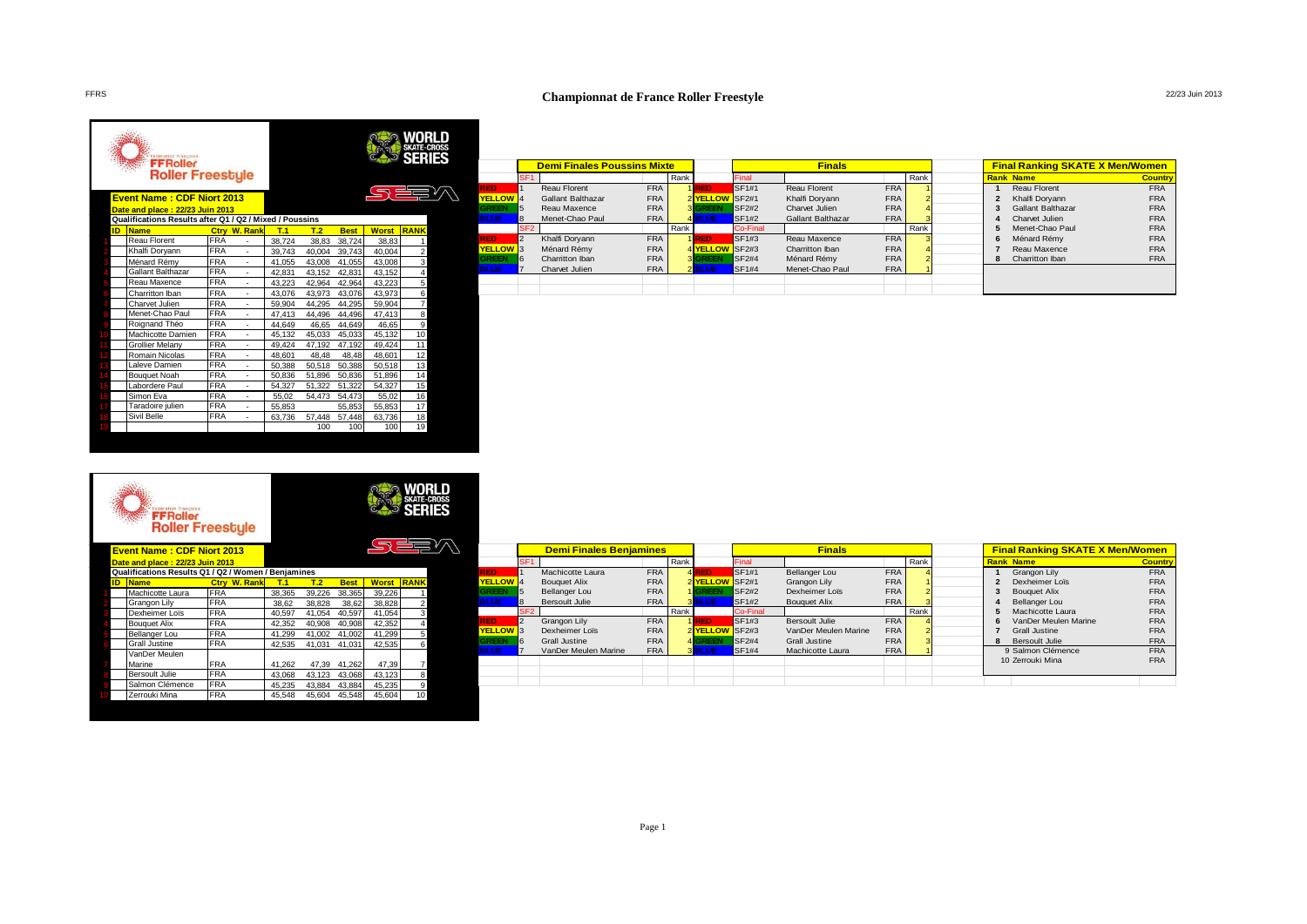# FFRS **Championnat de France Roller Freestyle** 22/23 Juin 2013

|    | Fédération Française<br><b>FFRoller</b><br><b>Roller Freestyle</b><br><b>Event Name: CDF Niort 2013</b><br>Date and place: 22/23 Juin 2013<br>Qualifications Results after Q1 / Q2 / Men / Benjamins |            |                     |        |        |             |              | WORLD<br><b>SKATE-CROSS</b><br><b>SERIES</b><br>∑ <del>ک⊑</del> ∑ |  |
|----|------------------------------------------------------------------------------------------------------------------------------------------------------------------------------------------------------|------------|---------------------|--------|--------|-------------|--------------|-------------------------------------------------------------------|--|
| ID | <b>Name</b>                                                                                                                                                                                          |            | <b>Ctry W. Rank</b> | T.1    | T.2    | <b>Best</b> | <b>Worst</b> | <b>RANK</b>                                                       |  |
|    | Lafenetre Charlie                                                                                                                                                                                    | <b>FRA</b> |                     | 34.056 | 34.69  | 34.056      | 34.69        | 1                                                                 |  |
|    | <b>Lottin Pierre</b>                                                                                                                                                                                 | <b>FRA</b> | ä,                  | 34,081 | 34,142 | 34,081      | 34,142       | $\overline{2}$                                                    |  |
|    | <b>Marechal Etienne</b>                                                                                                                                                                              | <b>FRA</b> | ä,                  | 34,643 | 34,889 | 34,643      | 34,889       | 3                                                                 |  |
|    | Du Peloux Roman                                                                                                                                                                                      | <b>FRA</b> | ٠                   | 35.402 | 35,498 | 35,402      | 35,498       | 4                                                                 |  |
|    | Rayer Yoan                                                                                                                                                                                           | <b>FRA</b> | ÷.                  | 36,862 | 36,96  | 36,862      | 36,96        | 5                                                                 |  |
|    | Frias Andony                                                                                                                                                                                         | <b>FRA</b> | ٠                   | 36,936 | 37,021 | 36,936      | 37.021       | 6                                                                 |  |
|    | Elias Yoann                                                                                                                                                                                          | <b>FRA</b> | ä,                  | 37,283 | 36,948 | 36,948      | 37,283       | 7                                                                 |  |
|    | Visintin Enzo                                                                                                                                                                                        | <b>FRA</b> | ä,                  | 36,954 | 37,432 | 36,954      | 37,432       | 8                                                                 |  |
|    | Moreau Florian                                                                                                                                                                                       | <b>FRA</b> | ä,                  | 37,14  | 37,241 | 37,14       | 37,241       | 9                                                                 |  |
|    | Charvet Louis                                                                                                                                                                                        | <b>FRA</b> | ä,                  | 39,067 | 39,077 | 39,067      | 39,077       | 10                                                                |  |
|    | Nardin Lucas                                                                                                                                                                                         | <b>FRA</b> | ä,                  | 39,8   | 39,535 | 39,535      | 39,8         | 11                                                                |  |
|    | Druetto Mathieu                                                                                                                                                                                      | <b>FRA</b> | ٠                   | 42,901 | 40,383 | 40,383      | 42,901       | 12                                                                |  |
|    | Piot Loris                                                                                                                                                                                           | <b>FRA</b> | ٠                   | 41,676 | 44,643 | 41,676      | 44,643       | 13                                                                |  |
|    | Levasseur Mathieu                                                                                                                                                                                    | <b>FRA</b> | ٠                   | 43.841 | 42,523 | 42,523      | 43.841       | 14                                                                |  |

|                      |                 | <b>Demi Finales Benjamins</b> |            |      |                       |                 | <b>Finals</b>        |            |                |           |   | <b>Final Ranking SKATE X Men/Women</b> |                |
|----------------------|-----------------|-------------------------------|------------|------|-----------------------|-----------------|----------------------|------------|----------------|-----------|---|----------------------------------------|----------------|
|                      | SF <sub>1</sub> |                               |            | Rank |                       | Final           |                      |            | Rank           |           |   | <b>Rank Name</b>                       | <b>Country</b> |
| <b>RED</b>           |                 | Lafenetre Charlie             | <b>FRA</b> |      | 1 RED                 | SF1#1           | Lafenetre Charlie    | <b>FRA</b> |                |           |   | <b>Lottin Pierre</b>                   | <b>FRA</b>     |
| YELLOW <sup>14</sup> |                 | Du Peloux Roman               | <b>FRA</b> |      | 4 <b>YELLOW</b> SF2#1 |                 | <b>Lottin Pierre</b> | <b>FRA</b> |                |           | 2 | Lafenetre Charlie                      | <b>FRA</b>     |
| <b>GREEN</b>         | 5               | Raver Yoan                    | <b>FRA</b> |      | <b>3 GREEN</b>        | <b>SF2#2</b>    | Marechal Etienne     | <b>FRA</b> | 3              |           |   | Marechal Etienne                       | <b>FRA</b>     |
| <b>BLUE</b>          |                 | Visintin Enzo                 | <b>FRA</b> |      | 2BLUE                 | <b>SF1#2</b>    | Visintin Enzo        | <b>FRA</b> |                |           | 4 | Visintin Enzo                          | <b>FRA</b>     |
|                      | SF <sub>2</sub> |                               |            | Rank |                       | <b>Co-Final</b> |                      |            | Rank           |           | 5 | Elias Yoann                            | <b>FRA</b>     |
| <b>RED</b>           | 2               | <b>Lottin Pierre</b>          | <b>FRA</b> |      | 1RED                  | SF1#3           | Raver Yoan           | <b>FRA</b> | 3              |           | 6 | Frias Andony                           | <b>FRA</b>     |
| YELLOW <sup>13</sup> |                 | <b>Marechal Etienne</b>       | <b>FRA</b> |      | 2 <b>YELLOW</b> SF2#3 |                 | Frias Andony         | <b>FRA</b> | $\overline{2}$ |           |   | Raver Yoan                             | <b>FRA</b>     |
| <b>GREEN</b>         | 6               | Frias Andony                  | <b>FRA</b> |      | <b>3 GREEN</b>        | <b>SF2#4</b>    | Elias Yoann          | <b>FRA</b> |                |           | 8 | Du Peloux Roman                        | <b>FRA</b>     |
| <b>BLUE</b>          |                 | Elias Yoann                   | <b>FRA</b> |      | 4 BLUE                | <b>SF1#4</b>    | Du Peloux Roman      | <b>FRA</b> |                | 4 FORFAIT |   |                                        |                |
|                      |                 |                               |            |      |                       |                 |                      |            |                |           |   |                                        |                |
|                      |                 |                               |            |      |                       |                 |                      |            |                |           |   |                                        |                |

|    | <b>Fédération Française</b><br><b>FFRoller</b><br><b>Roller Freestyle</b>                      |            |                     |            |        |             |              | SERIES         |
|----|------------------------------------------------------------------------------------------------|------------|---------------------|------------|--------|-------------|--------------|----------------|
|    | <b>Event Name: CDF Niort 2013</b>                                                              |            |                     |            |        |             |              |                |
|    | Date and place: 22/23 Juin 2013                                                                |            |                     |            |        |             |              |                |
| ID | Qualifications Results after Q1 / Q2 / Women / Minimes Cadettes Juniors Seniors<br><b>Name</b> |            | <b>Ctry W. Rank</b> | <b>T.1</b> | T.2    | <b>Best</b> | <b>Worst</b> | <b>RANK</b>    |
|    | Derisbourg Tiffany                                                                             | <b>FRA</b> | 999                 | 36.572     | 35.657 | 35.657      | 36.572       |                |
|    | Duchemin Elisabeth                                                                             | <b>FRA</b> | 999                 | 35.96      | 36.503 | 35.96       | 36,503       | $\overline{2}$ |
|    | <b>Billard Jessica</b>                                                                         | <b>FRA</b> | $\overline{2}$      | 38.532     | 36.964 | 36.964      | 38.532       | 3              |
|    | <b>Oudot Perrine</b>                                                                           | <b>FRA</b> | 999                 | 37.631     | 37.235 | 37,235      | 37.631       | 4              |
|    | Corcinos Elodie                                                                                | <b>FRA</b> | 16                  | 37.328     |        | 37.328      | 37.328       | 5              |
|    | Conan Maëliss                                                                                  | <b>FRA</b> | 13                  | 37.82      | 37,451 | 37,451      | 37,82        | 6              |
|    | Daries Jenciane                                                                                | <b>FRA</b> | 14                  | 39.763     | 38.928 | 38,928      | 39.763       | 7              |
|    | Amand Lucie                                                                                    | FRA        | 11                  | 40.687     | 39.362 | 39.362      | 40.687       | 8              |
|    | Kerbrat Caroline                                                                               | <b>FRA</b> | 999                 | 40.726     | 39,954 | 39.954      | 40.726       | 9              |
|    | Guertin Joana                                                                                  | FRA        | 999                 | 41.435     | 43.303 | 41.435      | 43.303       | 10             |

|                            |                 | emi Finales Min-Cad-Jun-Sen Femme |            |      | <b>Finals</b>         |              |                        |            |      |   | <b>Final Ranking SKATE X Men/Women</b> |                |
|----------------------------|-----------------|-----------------------------------|------------|------|-----------------------|--------------|------------------------|------------|------|---|----------------------------------------|----------------|
|                            | SF <sub>1</sub> |                                   |            | Rank |                       | Final        |                        |            | Rank |   | <b>Rank Name</b>                       | <b>Country</b> |
| RED.                       |                 | Derisbourg Tiffany                | <b>FRA</b> |      | 1 RED                 | <b>SF1#1</b> | Derisbourg Tiffany     | <b>FRA</b> |      |   | <b>Billard Jessica</b>                 | <b>FRA</b>     |
| YELLOW <sup>1</sup> 4      |                 | <b>Oudot Perrine</b>              | <b>FRA</b> |      | 3 <b>YELLOW</b> SF2#1 |              | <b>Billard Jessica</b> | <b>FRA</b> |      |   | Derisbourg Tiffany                     | <b>FRA</b>     |
| <b>GREEN</b>               | 5               | Corcinos Elodie                   | <b>FRA</b> |      | 2 GREEN               | <b>SF2#2</b> | Duchemin Elisabeth     | <b>FRA</b> |      |   | Duchemin Elisabeth                     | <b>FRA</b>     |
| <b>BLUE</b>                | 8               | Amand Lucie                       | <b>FRA</b> |      | 4 BLUE                | <b>SF1#2</b> | Corcinos Elodie        | <b>FRA</b> |      | а | <b>Corcinos Elodie</b>                 | <b>FRA</b>     |
|                            | SF <sub>2</sub> |                                   |            | Rank |                       | Co-Final     |                        |            | Rank | 5 | Amand Lucie                            | <b>FRA</b>     |
| RED.                       |                 | Duchemin Elisabeth                | <b>FRA</b> |      | $2$ RED               | SF1#3        | <b>Oudot Perrine</b>   | <b>FRA</b> |      | 6 | Oudot Perrine                          | <b>FRA</b>     |
| <b>YELLOW</b> <sub>3</sub> |                 | Billard Jessica                   | <b>FRA</b> |      | 1 <b>YELLOW</b> SF2#3 |              | Daries Jenciane        | <b>FRA</b> |      |   | Daries Jenciane                        | <b>FRA</b>     |
| <b>GREEN</b>               | 6               | Conan Maëliss                     | <b>FRA</b> |      | 4 GREEN               | <b>SF2#4</b> | Conan Maëliss          | <b>FRA</b> |      | 8 | Conan Maëliss                          | <b>FRA</b>     |
| <b>BLUE</b>                |                 | Daries Jenciane                   | <b>FRA</b> |      | <b>3 BLUE</b>         | <b>SF1#4</b> | Amand Lucie            | <b>FRA</b> |      |   |                                        |                |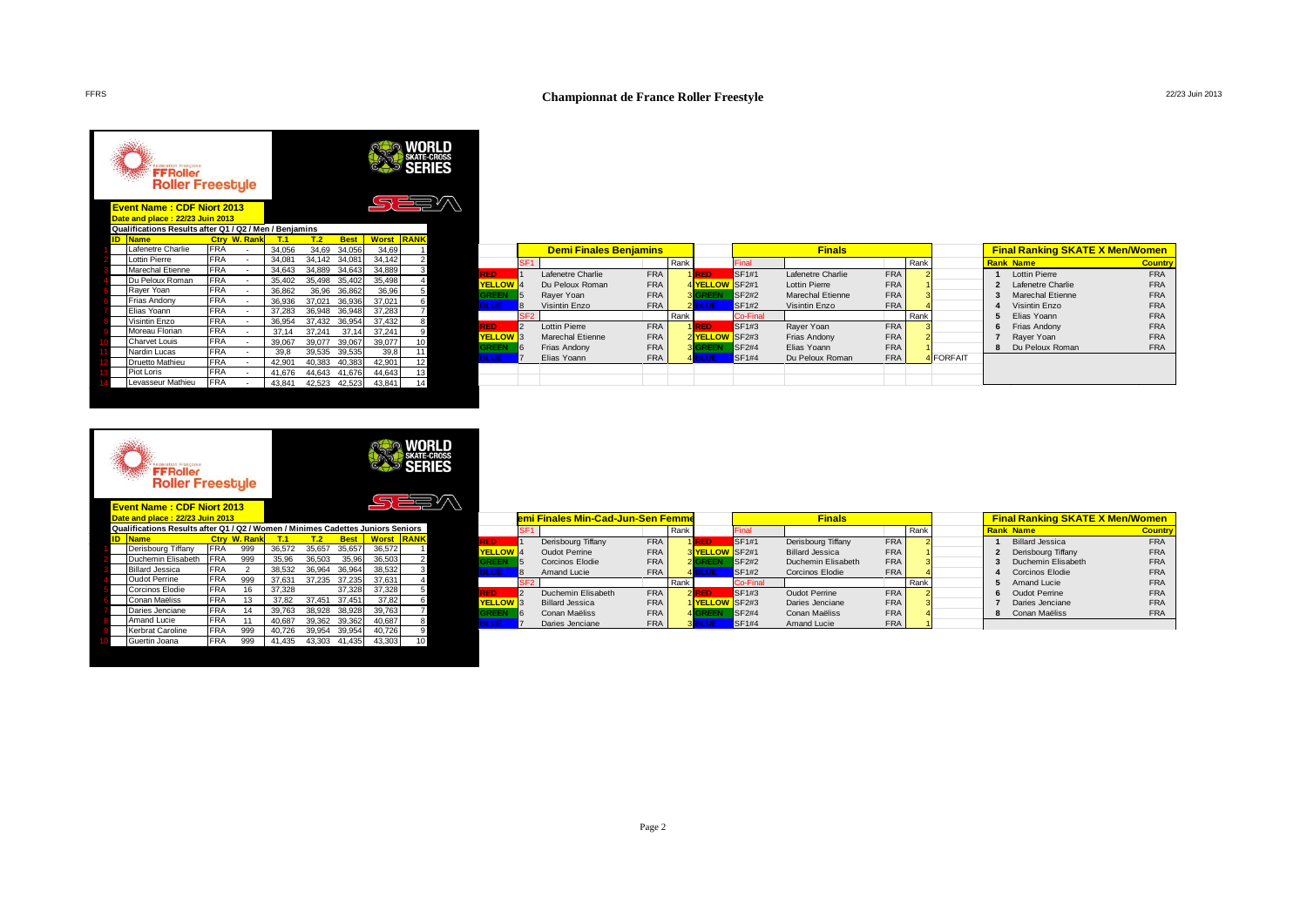## **Championnat de France Roller Freestyle** 22/23 Juin 2013

### **WORLD**<br>SKATE-CROSS<br>**SERIES** FFRoller<br>Roller Freestyle 오르코 **Event Name : CDF Niort 2013 Date and place : 22/23 Juin 2013 Qualifications Results after Q1 / Q2 / Men / Minimes ID Name Ctry W. Rank T.1 T.2 Best Worst RANK** 1 Barreau Martin FRA - 31,802 34,607 31,802 34,607 1 2 Grollier Jérémy FRA - 32,53 32,902 32,53 32,902 2<br>2 Mourlanne Alexis FRA - 33,75 33,486 33,486 33,75 3 3 Mourlanne Alexis FRA - 33,75 33,486 33,486 33,75 3 Chagnaud Théo FRA - 33,673 33,773 33,673 33,773 4<br>
Salmon Nicolas FRA - 36,401 35,239 35,239 36,401 5 FRA - 36,401 35,239 35,239 36,401 5<br>
Gougeon Rémi FRA - 36,401 35,239 35,239 36,401 5<br>
Gougeon Rémi FRA - 36,169 35,308 35,308 36,169 6 FRA - 36,169 35,308 35,308 36,169<br>FRA - 35,548 35,548 35,548 1 Larose Alexandre FRA - 35,548 35,548 35,548 7<br>
Rossi Tangui FRA - 35,753 37,331 35,753 37,331 8<br>
Menard Nathan FRA - 36,248 37,68 36,246 37,68 9<br>
Brisset Arthur FRA - 37,297 41,516 37,297 41,516 10<br>
Lheureux Antoine FRA 8 Rossi Tangui FRA - 35,753 37,331 35,753 37,331 8 Menard Nathan FRA<br>Brisset Arthur FRA 10 Brisset Arthur FRA - 37,297 41,516 37,297 41,516<br>
Lheureux Antoine FRA - 40,094 40,579 40,094 40,579 11 Lheureux Antoine FRA - 40,094 40,579 40,094 40,579 11

|                     |                 | <b>Demi Finales Minimes G</b> |            |      |                       |                   | <b>Finals</b>    |            |                |   | <b>Final Ranking SKATE X Men/Women</b> |                |
|---------------------|-----------------|-------------------------------|------------|------|-----------------------|-------------------|------------------|------------|----------------|---|----------------------------------------|----------------|
|                     | SF <sub>1</sub> |                               |            | Rank |                       | Final             |                  |            | Rank           |   | <b>Rank Name</b>                       | <b>Country</b> |
| <b>RED</b>          |                 | Barreau Martin                | <b>FRA</b> |      | 1RED                  | SF <sub>1#1</sub> | Barreau Martin   | <b>FRA</b> |                |   | <b>Barreau Martin</b>                  | <b>FRA</b>     |
| <b>YELLOW</b> 4     |                 | Chagnaud Théo                 | <b>FRA</b> |      | 3 <b>YELLOW</b> SF2#1 |                   | Grollier Jérémy  | <b>FRA</b> |                |   | Grollier Jérémy                        | <b>FRA</b>     |
| <b>GREEN</b>        | 5               | Salmon Nicolas                | <b>FRA</b> |      | 2 GREEN               | <b>SF2#2</b>      | Mourlanne Alexis | <b>FRA</b> | 4              |   | Salmon Nicolas                         | <b>FRA</b>     |
| <b>BLUE</b>         |                 | Rossi Tangui                  | <b>FRA</b> |      | 4 BLUE                | <b>SF1#2</b>      | Salmon Nicolas   | <b>FRA</b> |                |   | Mourlanne Alexis                       | <b>FRA</b>     |
|                     | SF <sub>2</sub> |                               |            | Rank |                       | Co-Final          |                  |            | Rank           |   | Chagnaud Théo                          | <b>FRA</b>     |
| <b>RED</b>          | 2               | Grollier Jérémy               | <b>FRA</b> |      | 1RED                  | SF1#3             | Chagnaud Théo    | <b>FRA</b> |                |   | Larose Alexandre                       | <b>FRA</b>     |
| YELLOW <sup>3</sup> |                 | Mourlanne Alexis              | <b>FRA</b> |      | 2 <b>YELLOW</b> SF2#3 |                   | Gougeon Rémi     | <b>FRA</b> | 3              |   | Gougeon Rémi                           | <b>FRA</b>     |
| <b>GREEN</b>        | 6               | Gougeon Rémi                  | <b>FRA</b> |      | <b>3 GREEN</b>        | <b>SF2#4</b>      | Larose Alexandre | <b>FRA</b> | $\overline{2}$ | я | Rossi Tangui                           | <b>FRA</b>     |
| <b>BLUE</b>         |                 | Larose Alexandre              | <b>FRA</b> |      | 4 BLUE                | SF1#4             | Rossi Tangui     | <b>FRA</b> |                |   |                                        |                |
|                     |                 |                               |            |      |                       |                   |                  |            |                |   |                                        |                |
|                     |                 |                               |            |      |                       |                   |                  |            |                |   |                                        |                |

|    | <b>Fédération Française</b><br><b>FFRoller</b><br><b>Roller Freestyle</b> |            |                |        |        |             |              | <b>SERIES</b>  |  |
|----|---------------------------------------------------------------------------|------------|----------------|--------|--------|-------------|--------------|----------------|--|
|    | <b>Event Name: CDF Niort 2013</b><br>Date and place: 22/23 Juin 2013      |            |                |        |        |             |              |                |  |
|    | Qualifications Results after Q1 / Q2 / Men / Cadets                       |            |                |        |        |             |              |                |  |
| ID | <b>Name</b>                                                               | Ctrv       | <b>W. Rank</b> | T.1    | T.2    | <b>Best</b> | <b>Worst</b> | <b>RANK</b>    |  |
|    | Mage Léandre                                                              | <b>FRA</b> |                | 32.234 | 31.685 | 31.685      | 32.234       | 1              |  |
|    | Fort Jimmy                                                                | <b>FRA</b> |                | 32,549 | 31,955 | 31,955      | 32,549       | $\overline{2}$ |  |
|    | Couitti Tanguy                                                            | <b>FRA</b> | ä,             | 32.688 | 32.82  | 32.688      | 32.82        | 3              |  |
|    | Oquey Damien                                                              | <b>FRA</b> | ä,             | 33.29  | 33,624 | 33.29       | 33.624       | 4              |  |
|    | Clusaz Maxence                                                            | <b>FRA</b> | ä,             | 33.696 | 33,381 | 33.381      | 33,696       | 5              |  |
|    | Canteau Marius                                                            | <b>FRA</b> | ä,             | 34.605 | 33,511 | 33,511      | 34,605       | 6              |  |
|    | Martin Ronan                                                              | <b>FRA</b> | ä,             | 34.334 | 33.624 | 33.624      | 34.334       | $\overline{7}$ |  |
|    | Raver Alan                                                                | <b>FRA</b> | ä,             | 34.586 | 33.794 | 33.794      | 34.586       | 8              |  |
|    | Penlann Hugo                                                              | <b>FRA</b> | ä,             | 35.84  | 33.796 | 33.796      | 35.84        | 9              |  |
|    | Costanzo Kenii                                                            | <b>FRA</b> | ä,             | 37.111 | 35.112 | 35.112      | 37,111       | 10             |  |
|    | Casoni Guillaume                                                          | <b>FRA</b> | ä,             | 35.231 | 35.643 | 35.231      | 35.643       | 11             |  |
|    | Denoue Clément                                                            | <b>FRA</b> | ä,             | 35.354 | 36.214 | 35.354      | 36.214       | 12             |  |
|    | Allé-Monné Jonah                                                          | <b>FRA</b> | ä,             | 36.559 | 36,189 | 36,189      | 36,559       | 13             |  |
|    | Raver Axel                                                                | <b>FRA</b> | ä,             | 37.1   | 45.097 | 37.1        | 45.097       | 14             |  |
|    | Fargier Romain                                                            | <b>FRA</b> | Ĭ.             | 37.345 | 39.693 | 37,345      | 39,693       | 15             |  |
|    | Paitrault Johann                                                          | <b>FRA</b> | ٠              | 43.676 | 38.001 | 38,001      | 43.676       | 16             |  |
|    | Lallemant Nicolas                                                         | <b>FRA</b> | ä,             | 42.879 | 42.805 | 42.805      | 42.879       | 17             |  |
|    |                                                                           |            |                |        |        |             |              |                |  |

|                       |                  | <b>Demi Finales Cadets</b> |            | <b>Finals</b> |                       |              |                       |            | <b>Final Ranking SKATE X Men/Women</b> |   |                       |                |
|-----------------------|------------------|----------------------------|------------|---------------|-----------------------|--------------|-----------------------|------------|----------------------------------------|---|-----------------------|----------------|
|                       | SF <sub>1</sub>  |                            |            | Rank          |                       | Final        |                       |            | Rank                                   |   | <b>Rank Name</b>      | <b>Country</b> |
| <b>RED</b>            |                  | Mage Léandre               | <b>FRA</b> |               | 1RED                  | SF1#1        | Mage Léandre          | <b>FRA</b> |                                        |   | Couitti Tanguy        | <b>FRA</b>     |
| YELLOW <sup>1</sup> 4 |                  | Oquey Damien               | <b>FRA</b> |               | 2 <b>YELLOW</b> SF2#1 |              | Couitti Tanguy        | <b>FRA</b> |                                        |   | Oquey Damien          | <b>FRA</b>     |
| <b>GREEN</b>          | 15               | Clusaz Maxence             | <b>FRA</b> |               | 4 GREEN               | <b>SF2#2</b> | <b>Canteau Marius</b> | <b>FRA</b> |                                        |   | <b>Canteau Marius</b> | <b>FRA</b>     |
| <b>BLUE</b>           |                  | Raver Alan                 | <b>FRA</b> |               | 3 BLUE                | <b>SF1#2</b> | Oquey Damien          | <b>FRA</b> |                                        | 4 | Mage Léandre          | <b>FRA</b>     |
|                       | SF <sub>2</sub>  |                            |            | Rank          |                       | Co-Final     |                       |            | Rank                                   | 5 | Fort Jimmy            | <b>FRA</b>     |
| <b>RED</b>            | $\overline{2}$   | Fort Jimmy                 | <b>FRA</b> |               | 3 RED                 | SF1#3        | Rayer Alan            | <b>FRA</b> |                                        | 6 | <b>Martin Ronan</b>   | <b>FRA</b>     |
| YELLOW <sup>13</sup>  |                  | Couitti Tanguy             | <b>FRA</b> |               | 1 <b>YELLOW</b> SF2#3 |              | Fort Jimmy            | <b>FRA</b> |                                        |   | Clusaz Maxence        | <b>FRA</b>     |
| <b>GREEN</b>          | $6 \overline{6}$ | <b>Canteau Marius</b>      | <b>FRA</b> |               | 2 GREEN               | <b>SF2#4</b> | Martin Ronan          | <b>FRA</b> |                                        | 8 | Raver Alan            | <b>FRA</b>     |
| <b>BLUE</b>           |                  | Martin Ronan               | <b>FRA</b> |               | 4 BLUE                | <b>SF1#4</b> | Clusaz Maxence        | <b>FRA</b> |                                        |   |                       |                |
|                       |                  |                            |            |               |                       |              |                       |            |                                        |   |                       |                |
|                       |                  |                            |            |               |                       |              |                       |            |                                        |   |                       |                |